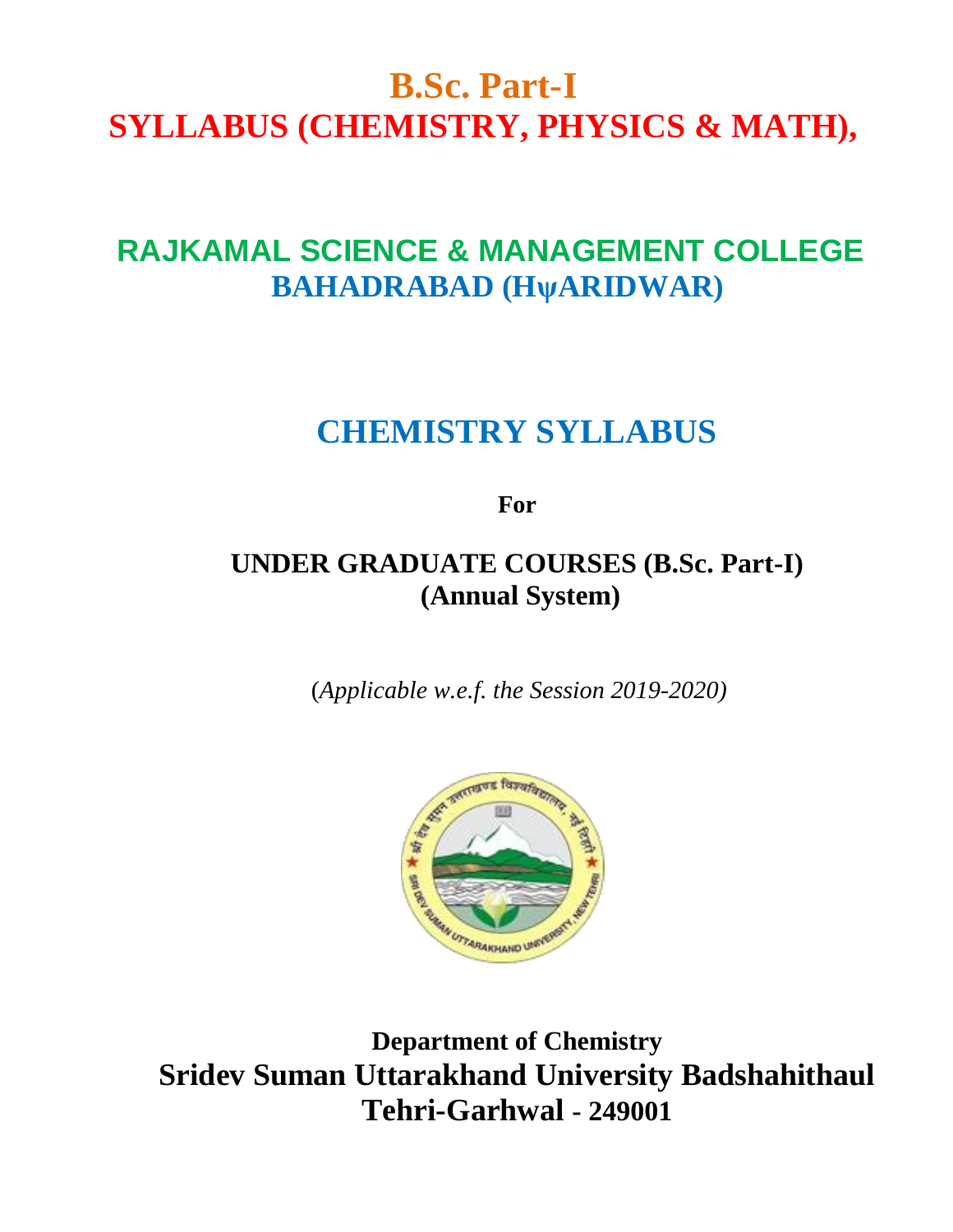## **Chemistry Course for B.Sc. (Annual System) Part-I B. Sc. Chemistry Syllabus (Part-I)**

To teach the fundamental concepts of chemistry and their applications, the syllabus pertaining to B.Sc. (3 year degree course) in the subject of chemistry has been prepared as per provision of UGC module and demand of the academic environment. The syllabus concepts are duly arranged unit wise and contents are included in such a manner so that due importance is given to requisite intellectual and laboratory skills. This B.Sc. course of chemistry consists of three year course (annual system). Total marks: 600(200 per year).

## **B.Sc. First Year**

| <b>Paper</b><br>code | <b>Paper</b> | <b>Course</b>             | Max.<br><b>Marks</b> | <b>Work</b><br><b>Hrs</b> |
|----------------------|--------------|---------------------------|----------------------|---------------------------|
|                      | CH-101       | Inorganic<br>Chemistry    | 50                   | 60                        |
| $\mathsf{I}$         | CH-102       | <b>Organic Chemistry</b>  | 50                   | 60                        |
| Ш                    | CH-103       | <b>Physical Chemistry</b> | 50                   | 60                        |
|                      | CH-104       | Laboratory<br>Practical   | 50                   | 60                        |
| <b>Grand Total</b>   |              |                           | 200                  | 180                       |

**Note**: Examiner should follow the below given pattern covering all the units for each section compulsorily:

- **a)**Twelve compulsory objective type questions of one mark each, 12 x 1 = 12 Marks
- **b)**Examinees to solve six short answer questions out of ten questions (3 marks each) 3x6=18 Marks.
- **c)** Examinees to solve four long answer questions out of seven (5 mark each) 4x5=20 Marks

## **Distribution of marks for Practical exam will be as follows:**

#### **B.Sc. (FIRST YEAR) (i) Inorganic Mixture analysis (six radicals) 15 (ii) Organic Experiment 12 (iii) Physical Chemistry Experiment 10 (iv) Viva-voce \*\* 05 (v) Annual record 08 Total 50**

**\*Full credit of marks shall be given upto 0.5% error after which for each 0.1% error, two marks shall be deducted in Quantitative analysis experiments. \*\*Viva-voce for ex-student shall carry 13 marks.**

## **Candidate will be required to pass in Theory and Practical Separately**.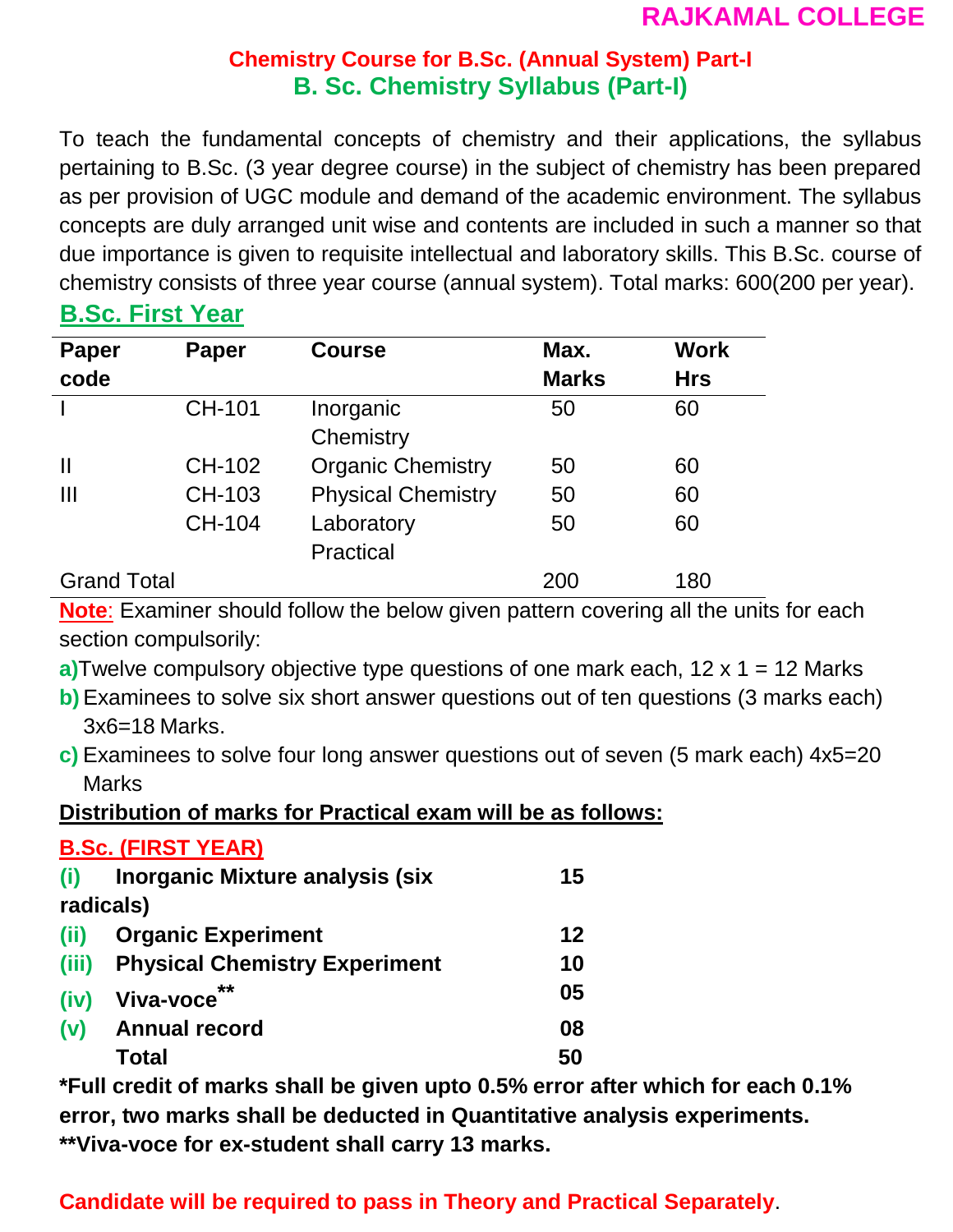## **Paper-I**

## **Inorganic Chemistry (Paper Code: CH-101)**

## *Unit – I*

## **I. Atomic Structure:**

Idea of de-Broglie matter waves (dual nature), Heisenberg uncertainty principle, atomic orbitals, Schrödinger wave equation, significance of  $\psi$  and  $\psi^2$ , quantum numbers, radial and angular wave functions and probability distribution curves, shapes of s, p, d, orbitals, Aufbau and Pauli exclusion principles, Hund's multiplicity rule, Electronic configurations of the elements, effective nuclear charge.

*Unit – II*

## **II. Periodic Properties:**

Atomic and ionic radii, ionization energy, electron affinity and electronegativity definitions, methods of determination or evaluation, trends in periodic table and applications in predicting and explaining the chemical behaviour.

## *Unit – III*

## **III. Chemical Bonding:**

**(A)**Covalent Bond – Valence bond theory and its limitations, directional characteristics of covalent bond, various types of hybridization and shapes of simple inorganic molecules and ions, valence shall electron pair repulsion(VSEPR) theory to NH<sub>3</sub>, H<sub>3</sub>O<sup>+</sup>, SF<sub>4</sub>, CIF<sub>3</sub>, ICI<sup>-2</sup> and H<sub>2</sub>O, MO theory, homonuclear and heteronuclear (CO, NO, CN<sup>+</sup>, CO, CN<sup>+</sup>, CO<sup>+</sup>, CN<sup>-</sup>) diatomic molecules, multicenter bonding in electron deficient molecules, bond strength and bond energy, percentage ionic character from dipole moment and electro-negativity difference.

**(B)**Ionic Solids – Ionic structures, radius ratio effect and coordination number, limitation of radius ratio rule, lattice defects, semiconductors, lattice energy and Born-Haber cycle, solvation energy and solubility of ionic solids, polarizing power and polarisability of ions, Fajan's rule, Metallic bond-free electron, valence bond and band theories.

**(C)** Weak Interactions – Hydrogen bonding, Vander Waals forces.

## *Unit – IV*

## **IV.** *s***-Block Elements:**

Comparative study, diagonal relationship, salient features of hydrides, solvation and complexation tendencies including their function in biosystems, an introduction to alkyls and aryls.

## **V. Chemistry of Noble Gases:**

Chemical properties of the noble gases, chemistry of xenon, structure and bonding in xenon compounds.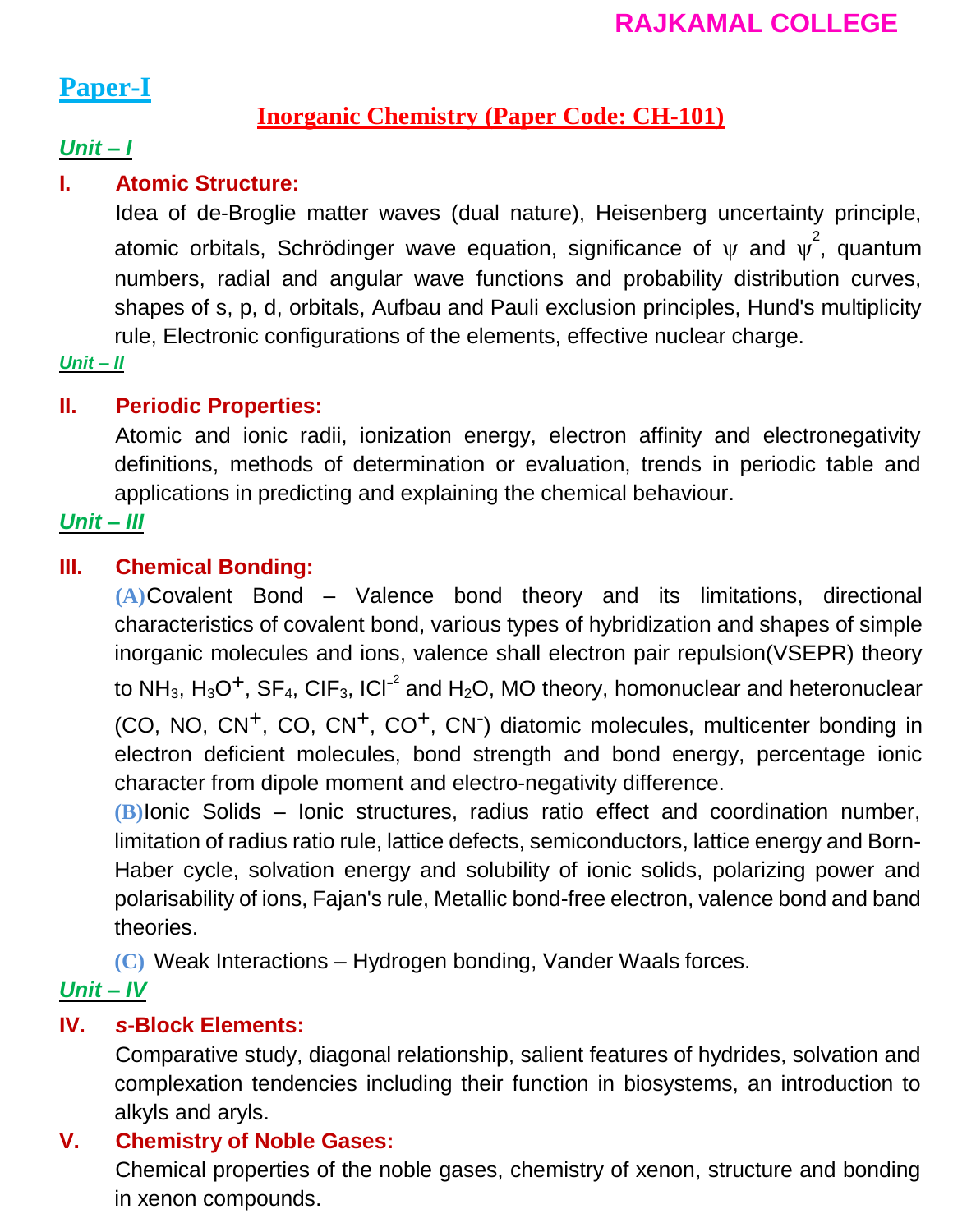## *Unit – V*

## **VI.** *p***-Block Elements:**

Comparative study (including diagonal relationship) of groups 13-17 elements, compounds like hydrides, oxides, oxyacids and halides of group 13-16, hydrides of boron-diborane and higher boranes, borazine, borohydrides, fullerenes, carbides, fluorocarbons, silicates (structural principle), tetrasulphur tetra nitride, basic properties of halogens, interhalogens and polyhalides.

## **Paper-II**

**Organic Chemistry (Paper Code: CH-102)**

## *Unit – I*

## **I. Structure and Bonding:**

Hybridization, bond lengths and bond angles, bond energy, localized and delocalized chemical bonding, Van der Waals interactions, inclusion compounds, clatherates, charge transfer complexes, resonances, hyperconjugation, aromaticity, inductive and field effects, hydrogen bonding.

## **II. Mechanism of Organic Reactions:**

Homolytic and heterolytic bond fission, Types of reagents –electrophiles and nucleophiles, Types of organic reactions, Energy considerations.

Reactive intermediates – Carbocations, carbanions, free radicals, carbenes, arynes and nitrenes (with examples). Assigning formal charges on intermediates and other ionic species. Methods of determination of reaction mechanism (product analysis, intermediates, isotope effects, kinetic and stereochemical studies).

## **III. Alkanes and Cycloalkanes:**

IUPAC nomenclature of branched and unbranched alkanes, the alkyl group, classification of carbon atom in alkanes, Isomerism in alkanes, sources methods of formation (with special reference to Wurtz reaction, Kolbe's reaction, Corey-House reaction and decarboxylation of carboxylic acids), physical properties and chemical reactions of alkanes, Mechanism of free radical halogenation of alkanes: orientation, reactivity and selectivity.

Cycloalkanes – Nomenclature, methods of formation, chemical reactions, Baeyer's strain theory and its limitations. Ring strain in small rings (cyclopropane and cyclobutane), theory of strain less rings. The case of cyclopropane ring, banana bonds.

## *Unit – II*

## **IV. Stereochemistry of Organic Compounds:**

Concept of isomerism, Types of isomerism, Optical isomerism – elements of symmetry, molecular chirality, enantiomers, stereogenic center, optical activity,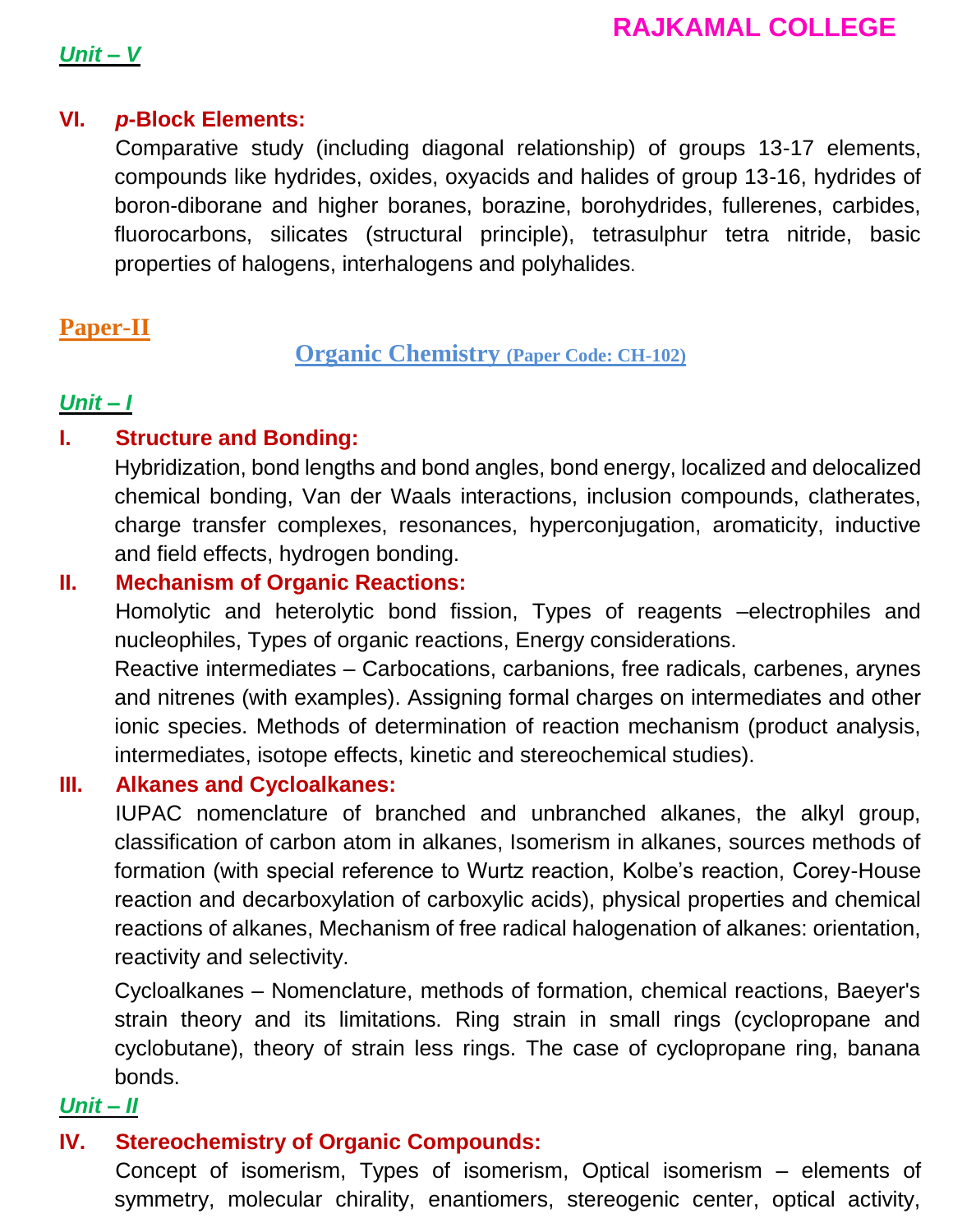properties of enantiomers, chiral and achiral molecules with two stereogenic centers, disasteromers, threo and erythro diastereomers, meso compounds, resolution of enantionmers, inversion, retention and recemization. Relative and absolute configuration, sequence rules, D & L and R & S systems of nomenclature.

Geometric isomerism – determination of configuration of geometric isomers, E & Z system of nomenclature, geometric isomerism in oximes and alicyclic compounds.

Conformational isomerism – conformational analysis of ethane and *n*-butane, conformations of cyclohexane, axial and equatorial bonds, conformation of monosubstituted cyclohexane derivatives, Newman projection and Sawhorse formulae, Fischer and flying wedge formulae, Difference between configuration and conformation.

#### *Unit – III*

#### **V. Alkenes, Cycloalkenes, Dienes and Alkynes:**

Nomenclature of alkenes, methods of formation, mechanisms of dehydration of alcohols and dehydrohalogenation of alkyl halids, regioselectivity in alcohol dehydration, The Saytzeff rule, Hofmann elimination, physical properties and relative stabilities of alkenes.

Chemical reactions of alkenes – mechanism involved in hydrogenation, electrophilic and free radical additions, Markownikoff's rule, hydroboration-oxidation, oxymercuration-reduction. Epoxidation, ozonolysis, hydration, hydroxylation and oxidation with KMnO**4**, Polymerization of alkenes, Substitution at the allylic and vinylic positions of alkenes, Industrial applications of ethylene and propene.

Methods of formation, conformation and chemical reactions of cycloalkenes, Nomenclature and classification of dienes: isolated, conjugated and cumulated dienes, Structure of allenes and butadiene, methods of formation, polymerization, chemical reaction – 1, 2 and 1, 4 additions, Diels-Alder reaction.

Nomenclature, structure and bonding in alkynes, Methods of formation, Chemical reactions of alkynes, acidity of alkynes, Mechanism of electrophilic and nucleophilic addition reactions, hydroboration-oxidation, metal-ammonia reductions, oxidation and polymerization.

#### *Unit – IV*

## **VI. Arenes and Aromaticity:**

Nomenclature of benzene derivatives, the aryl group, Aromatic nucleus and side chain, Structure of benzene, molecular formula and kekule structure, stability and carbon-carbon bond lengths of benzene, resonance structure, MO picture, Aromaticity: The Huckle rule, aromatic ions. Aromatic electrophilic substitution – general pattern of the mechanism, role of  $\Box$  and  $\Box$  complexes, Mechanism of nitration, halogenation, sulphonation, mercuration and Friedel- Crafts reaction. Energy profile diagrams. Activating and deactivating substituents, orientation and ortho/para ratio, Side chain reactions of benzene derivatives, Birch reduction;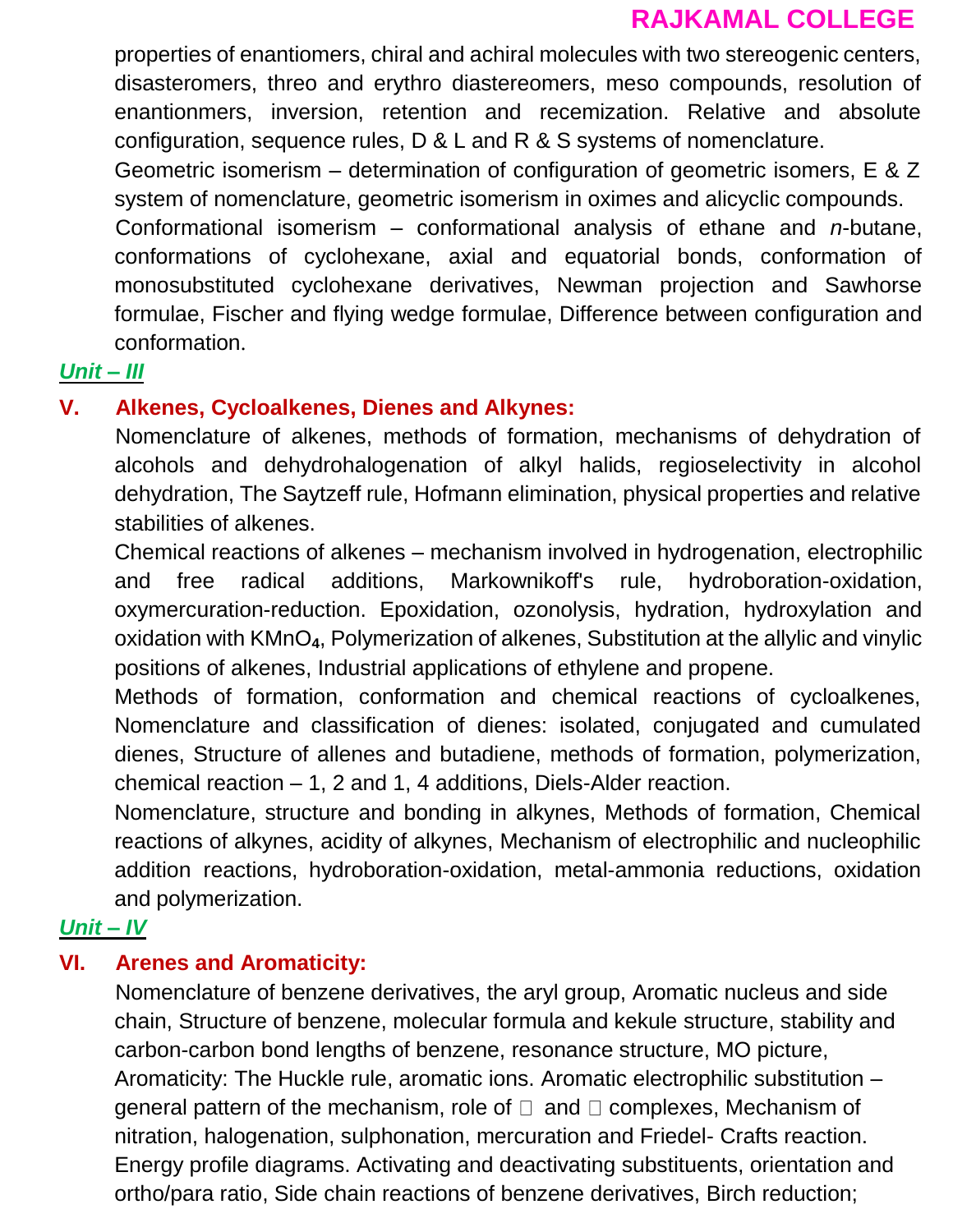Methods of formation and chemical reactions of alkylbenzenes, alkynylbenzenes and biphenyl, naphthalene and Anthracene.

## *Unit-V*

## **VII. Alkyl and Aryl Halides:**

Nomenclature and classes of alkyl halides, methods of formation, chemical reactions, Mechanisms of nucleophilic substitution reactions of alkyl halides,  $SN<sup>2</sup>$  and  $SN<sup>1</sup>$ reactions with energy profile diagrams;

Polyhalogen compounds: Chloroform, carbon tetrachloride; Methods of formation of aryl halides, nuclear and side chain reactions, The addition-elimination and the elimination- addition mechanisms of nucleophilc aromatic substitution reactions, Relative reactivities of alkyl halides *vs* allyl, vinyl and aryl halides, Synthesis and uses of DDT and BHC.

## **Paper-III Physical Chemistry (Paper Code: CH-103)**

## *Unit – I*

## **I. Gaseous States:**

Postulates of kinetic theory of gases, deviation from ideal behavior, Van der Waals equation of state, Critical Phenomena: PV isotherms of real gases, continuity of states, the isotherms of Van der Waals equation, relationship between critical constants and Van der Waals constants, the law of corresponding states, reduced equation of state.

Molecular velocities: Root mean square, average and most probable velocities, Qualitative discussion of the Maxwell's distribution of molecular velocities, collision number, mean free path and collision diameter, Liquifiction of gases (based on Joule –Thomson effect).

## *Unit – II*

## **II. Liquid State:**

Intermolecular forces, structure of liquids (a qualitative description), Structural differences between solids, liquids and gases, Liquid crystals: Difference between liquid crystal, solid and liquid, Classification, structure of nematic and cholestric phases, Thermography and seven segment cells.

## *Unit – III*

## **III. Solid States:**

Definition of space lattice, unit cell, Laws of crystallography – (i) Law of constancy of interfacial angles, (ii) Law of rationality of indices (iii) Law of symmetry, Symmetry elements in crystals. X-ray diffraction by crystals, Derivation of Bragg equation, Determination of crystal structure of NaCl, KCl and CsCl (Laue's method and powder method). **RAJKAMAL COLLEGE**

## **IV. Colloidal States:**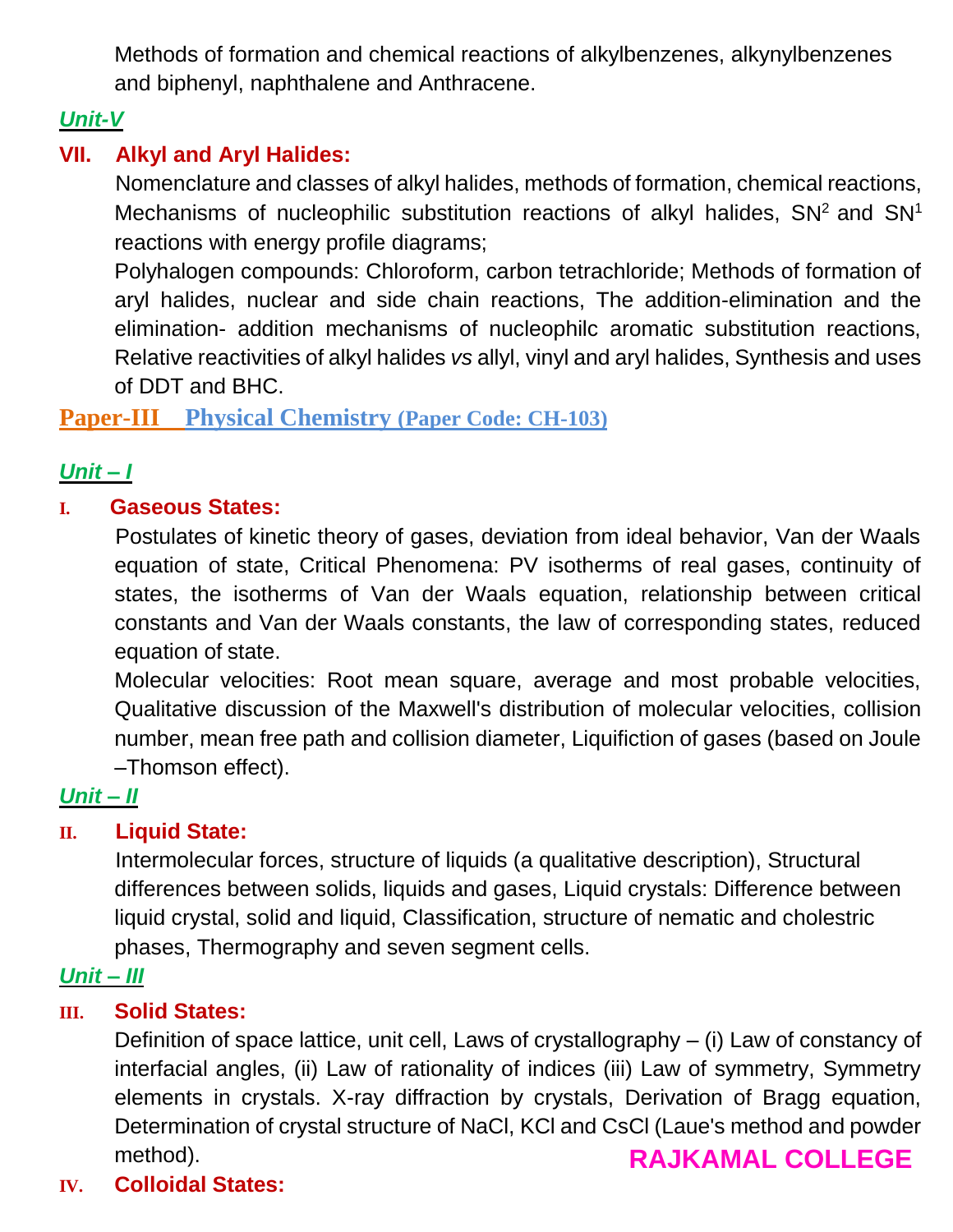Definition of colloids, classification of colloids, Solids in liquids (sols): properties – kinetic, optical and electrical; stability of colloids, protective action, Hardy-Schulze law, gold number. Liquids in liquids (emulsions): types of emulsions, preparation, Emulsifier, Liquids in solids (gels): classification, preparation and properties, inhibition, general application of colloids, colloidal electrolytes.

## *Unit – IV*

## **V. Chemical Kinetics and Catalysis:**

Chemical kinetics and its scope, rate of a reaction, factors influencing the rate of a reaction – concentration, temperature, pressure, solvent, light catalyst, concentration dependence of rates, mathematical characteristics of simple chemical reactions – zero order, first order, second order, pseudo order, half-life and mean life, Determination of the order of reaction – differential method, method of integration, method of half-life period and isolation method. Radioactive decay as a first order phenomenon, Experimental methods of chemical kinetics: conductometric, potentiometric, optical methods, polarimetry and spectrophotometer. Theories of chemical kinetics: effect of temperature on rate of reaction, Arrhenius equation, concept of activation energy. Simple collision theory based on hard sphere model, transition state theory (equilibrium hypothesis), Expression for the rate constant based on equilibrium constant and thermodynamic aspects.

Catalysis, characteristics of catalyzed reactions, classification of catalysis homogeneous and heterogeneous catalysis, enzyme catalysis, miscellaneous examples.

## **B.Sc. – I (PRACTICAL) 180 hrs (6 Hrs/week)**

Atleast three practicals from each specialization should be carried out.

## **Inorganic Chemistry:**

**I.** Semi micro Analysis – Mixture analysis for six radicals (3 cations & 3 anions), including interfering radicals.

## **Organic Chemistry:**

Laboratory techniques:

- $\mathbf{I}$ . Calibration of Thermometer- 80-82 $^{\circ}$ (Naphthalene),113.5-114 $^{\circ}$ (Acetanilide) 132.5-  $133^\circ$ (Urea),  $100^\circ$ (Distilled Water)
- **III.** Determination of melting point: Naphthalene 80-82 $^{\circ}$ , Benzoic acid 121.5-122 $^{\circ}$ , Urea 132.5-133 $^{\circ}$ , Succinic acid 184.5-185 $^{\circ}$ , Cinnamic acid 132.5-133 $^{\circ}$ , Sallicylic acid 157.5-158 $^{\circ}$ , Acetanilide 113.5-114 $^{\circ}$ , m-Dinitrobenzene 90 $^{\circ}$ , p-Dichlorobenzene 52 $^{\circ}$ , Aspirin 135 $^{\circ}$
- **IV.** Determination of boiling point: Ethanol 78 $^{\circ}$ , Cyclohexane 81.4 $^{\circ}$ , Toluene 110.6 $^{\circ}$ , Benzene 80 $^{\circ}$  Mixed melting point determination: **RAJKAMAL COLLEGE**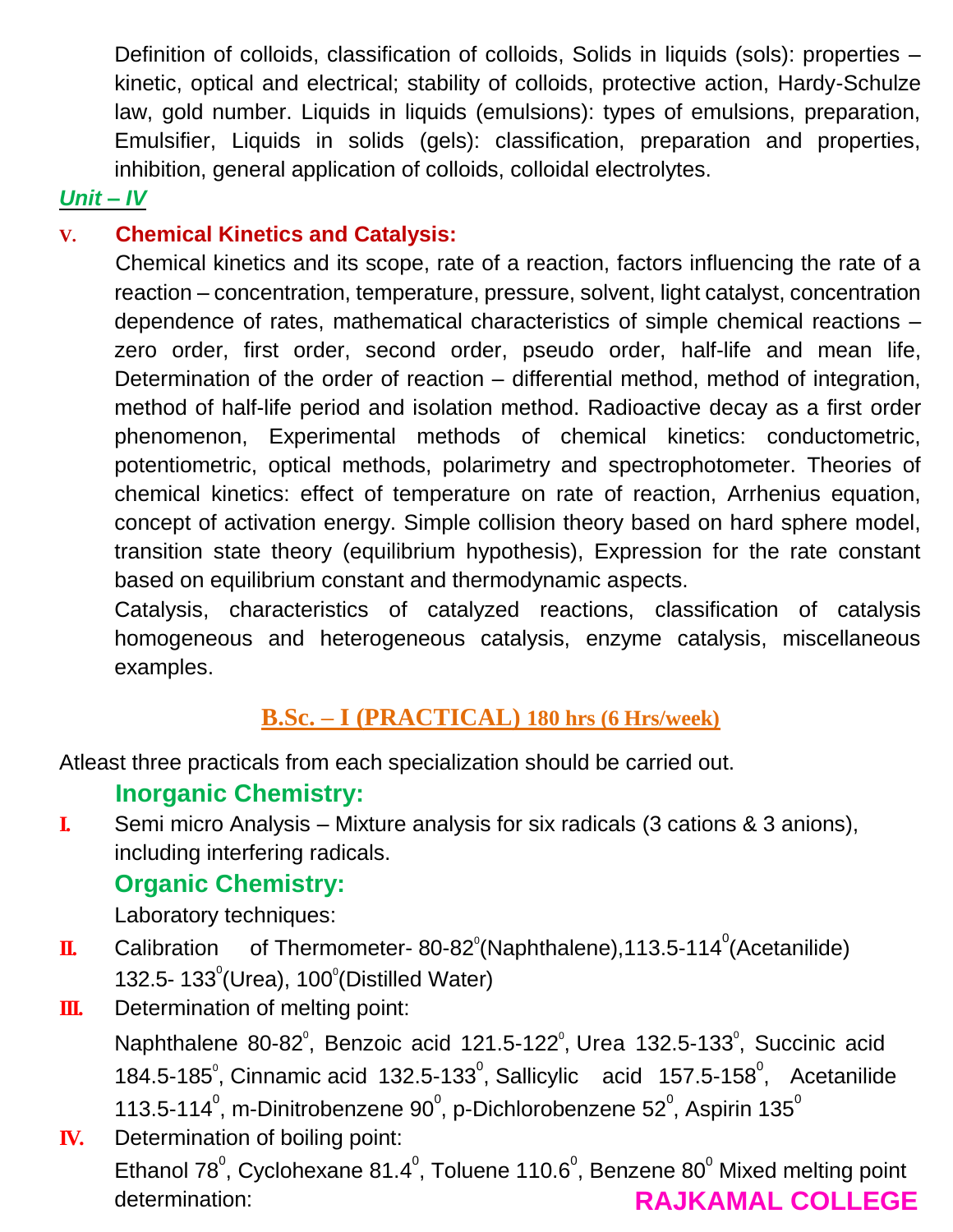Urea-Cinnamic acid mixture of various compositions (1:4, 1:1, 4:1)

**V.** Distillation:

Simple distillation of ethanol-water mixture using water condenser, Distillation of nitrobenzene and aniline using air condenser

**VI.** Crystallization:

Concept of induction of crystallization, Phthalic acid from hot water (using fluted filter paper and steamless funnel) Acetanilide from boiling water, Naphthalene from ethanol, Benzoic acid from water

Decolorisation and crystallization using charcoal:

Decolorsation of brown sugar (sucrose) with animal charcoal using gravity filtration. Crystallization and decolorisation of impure naphthalene (100g of naphthalene mixes with 0.3 g of Congo Red using 1g decolorizing carbon) from ethanol.

- **VII.** Sublimation (Simple and Vacuum): Camphor, Naphthalene, Phthalic acid and succinic acid. Qualitative Analysis:
- **VIII.** Detection of extra elements (N, S and halogens) and functional groups (phenolic, carboxylic, carbonyl, esters, carbohydrates, amines, amides, nitro and anilide) in simple organic compounds.

## **Physical Chemistry:**

## **IX.** Chemical Kinetics:

**1.**To determine the specific reaction rate of the hydrolysis of methyl acetate/ethyl acetate catalyzed by hydrogen ions at rooms temperature.

- **2.** To study the effect of acid strength on the hydrolysis of an ester.
- **3.** To compare the strengths of HCI and H<sub>2</sub>SO<sub>4</sub> by studying the kinetics of hydrolysis of ethyl acetate.
- **4.** To study kinetically the reaction rate of decomposition of iodide by H<sub>2</sub>SO<sub>4</sub>. Distribution Law:

**1.**To study the distribution of iodine between water and CCl4.

- **2.**To study the distribution of benzoic acid between benzene and water.
- **X.** Viscosity, Surface Tension:

**1.**To determine the percentage composition of a given mixture (non interacting systems) by viscosity method.

**2.** To determine the viscosity of amyl alcohol in water at different concentration and calculate the excess viscosity of these solutions.

**3.**To determine the percentage composition of a given binary mixture by surface tension method (acetone & ethyl methyl ketone).

## **RAJKAMAL COLLEGE**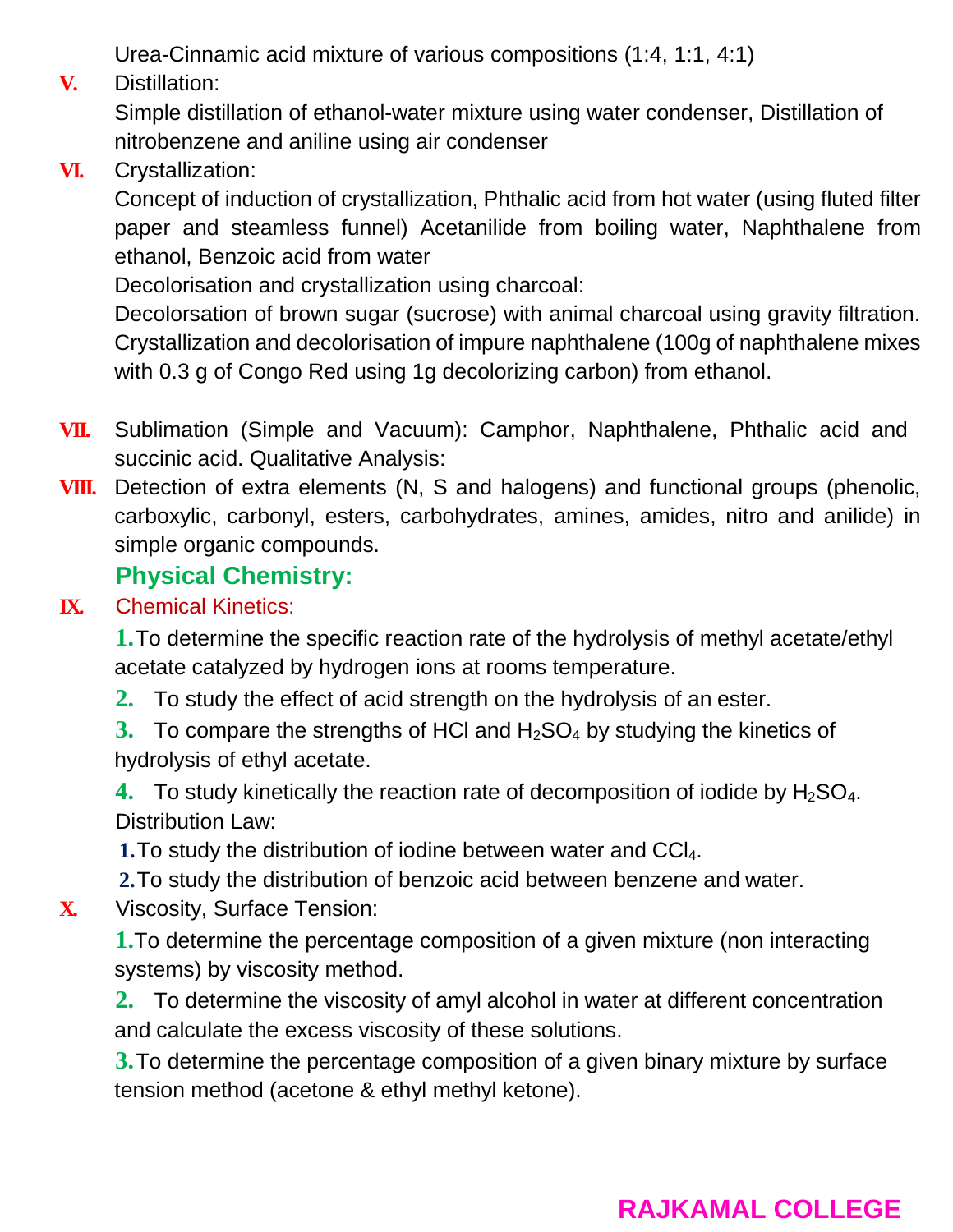# **RAJKAMAL SCIENCE & MANAGEMENT COLLEGE**

# **BAHADRABAD (HARIDWAR)**

# **MATHEMATICS SYLLABUS**

**For**

## **UNDER GRADUATE COURSES (B.Sc. Part-I) (Annual System)**

(*Applicable w.e.f. the Session 2019-2020)*



**Department of Mathematics**

**Sridev Suman Uttarakhand University Badshahithaul Tehri-**

**Garhwal – 249001**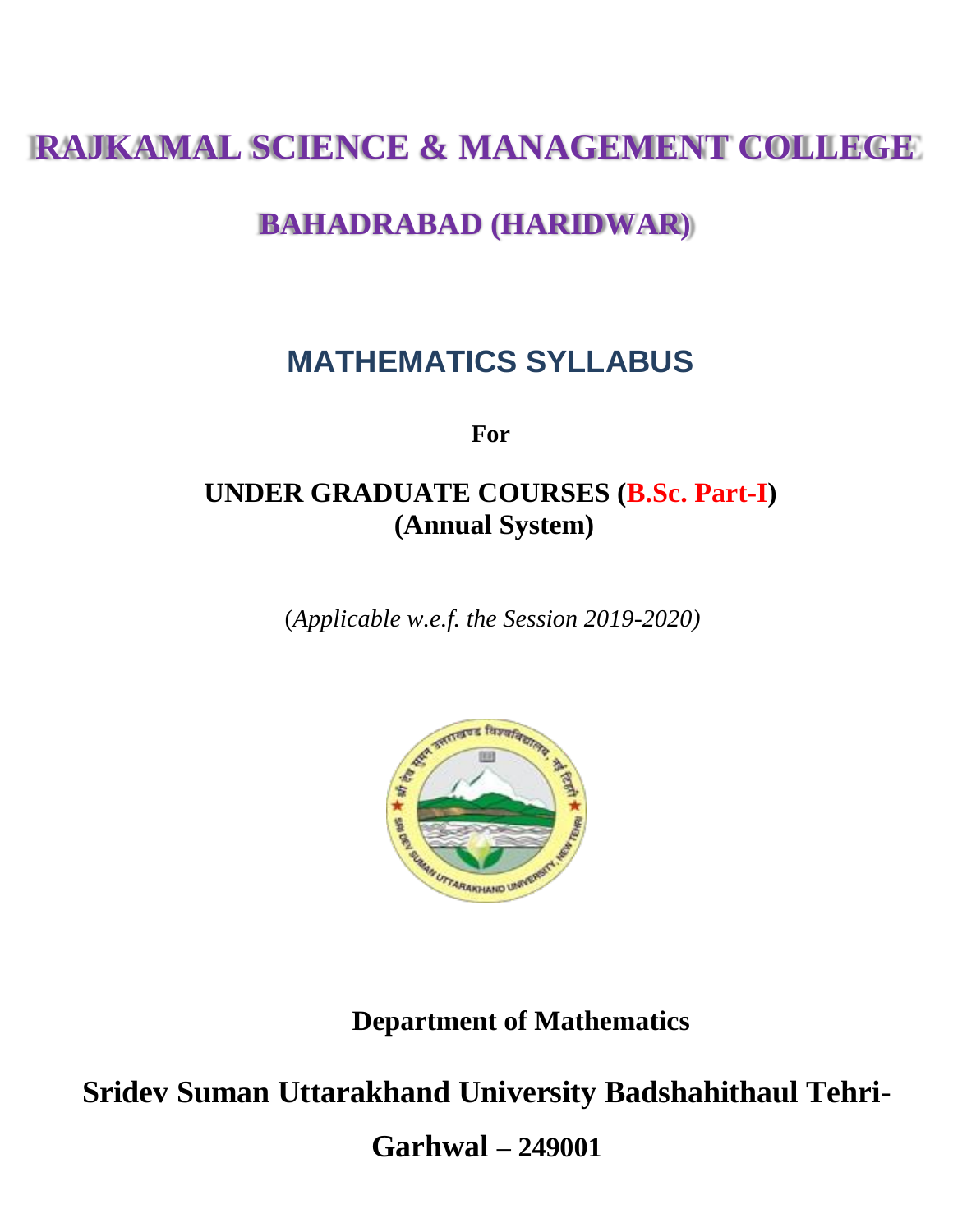## **B.Sc.-Part-I Mathematics Syllabus**

| S.No. | <b>PAPER</b>                       | <b>PAPER CODE</b> | <b>MAXIMUM</b><br><b>MARKS</b> |
|-------|------------------------------------|-------------------|--------------------------------|
|       | <b>Differential Calculus</b>       | <b>BM101</b>      | 65                             |
|       | Integral Calculus<br>&Trigonometry | <b>BM102</b>      |                                |
|       | Algebra and Matrices               | <b>BM103</b>      |                                |

## **PAPER-1 SUBJECT CODE: BM-101**

## **COURSE TITLE: Differential Calculus**

**NOTE**: The question paper consists of three sections A, B and C. Section A will consists 15 objective type questions (all compulsory), each of marks 1. Section B will consist 10 short answered questions in which 5 to be answered, each of marks 4. Section C will consist of 8 long answered questions in which 5 to be answered each of marks 6.

- **I.** Successive Differentiation, Leibnitz's theorem, indeterminate form.
- **II.** Partial Differentiation, Euler's theorem, Homogeneous Function, Jacobins.
- **III.** Tangents and Normal Curvature, Asymptotes.
- **IV.** Singular points, Maxima and Minima.
- **V.** Curve Tracing (Cartesian, Parametric, Polar).

## **BOOKS RECOMMENDED**:

- **1.** M.Ray:Differential Calculus, Shiva Lal Agarwal and Co. Agra
- **2.** Gorakh Prasad: Differential Calculus,Pothishala publication, Allahabad

## **PAPER-II SUBJECT CODE: BM-102**

## **COURSE TITLE: Integral Calculus &Trigonometry**

- **I.** Properties of Definite Integrals, Beta-Gamma functions
- **II.** Rectifications, Quadrature.
- **III.** Volume and surface of solids of revolution, Double and triple integrals.
- **IV.** Separation into real and imaginary parts, Logarithmic of complex quantities, Hyperbola functions with their inverses.
- **V.** Gregory's series, Summation of trigonometric series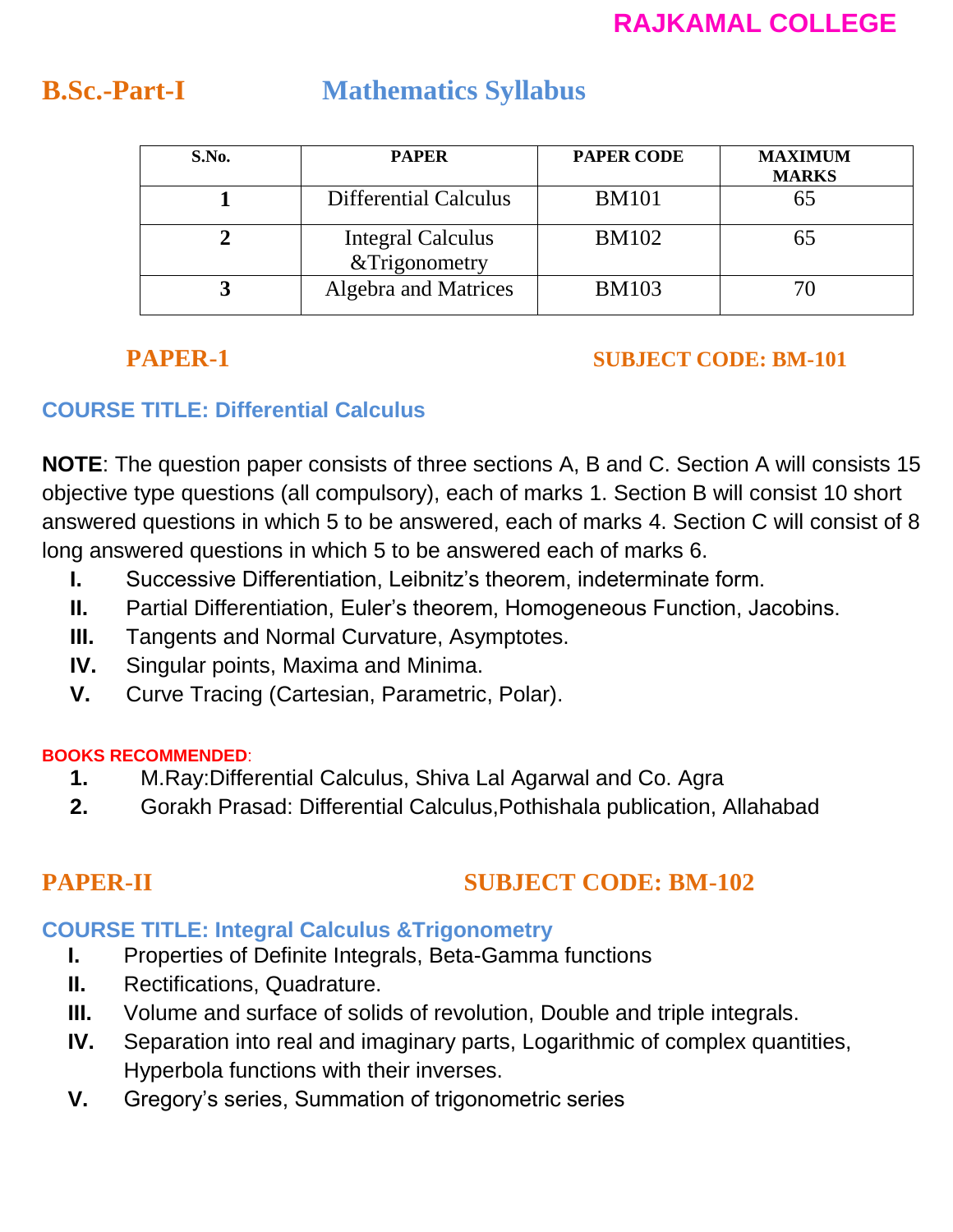#### **BOOKS RECOMMENDED**:

- **1.** G.B. Thomas &R.L. Finney, Calculus, 9thFd. Pearson Education,Delhi,2005
- **2.** H.Anton, I.Bivens & S.Davis. Calculus, John Wiley and Sons(Asia)P.Ltd.2002
- **3.** S.L. Loney Plane Trigonometry (Part I,II).Arihant Publications.
- **4.** M.D. Raisinghania. H.C.Sexena & H.K.Dass: Trigonometry, S.Chand Company Pvt. Ltd. 2002

## **PAPER-III SUBJECT CODE: BM-103**

## **COURSE TITLE: Algebra and Matrices**

- **I.** Sets, Operations on sets, Relations, Equivalence relations and partition functions, Algebraic structures, Group, Examples of groups, Subgroups, Permutations groups.
- **II.** Order of elements, cyclic group, Coset-decomposition, Lagrange's theorem and its consequences.
- **III.** Quotient group, Homomorphism, Isomorphism.
- **IV.** Rank of matrix, Invariance of rank under elementary transformations, Adjoint of matrices, Inverse of matrices, and Reduction to normal form.
- **V.** Solutions of linear homogeneous and non-homogeneous equations with number of equations and unknown up to four. Solution of a system of linear equations using matrices. Eigen values, Eigen vectors and Characteristics equations.Cayley Hamilton theorem and its Applications.

#### **BOOKS RECOMMENDED**:

- **1.** John B.Fraleigh, a First Course in Abstract Algebra, 7th Ed. Pearson.2002.
- **2.** Joseph A Gallian, Contemporary Abstract Algebra, 4th Ed.Narosa 2002.
- **3.** A.I.Kostrikin, Introduction to Algebra, Springer Verlag 1984.
- **4.** Richard Bronson, Theory and Problems of Matrix Operations, Lata MeGrawHills.1989.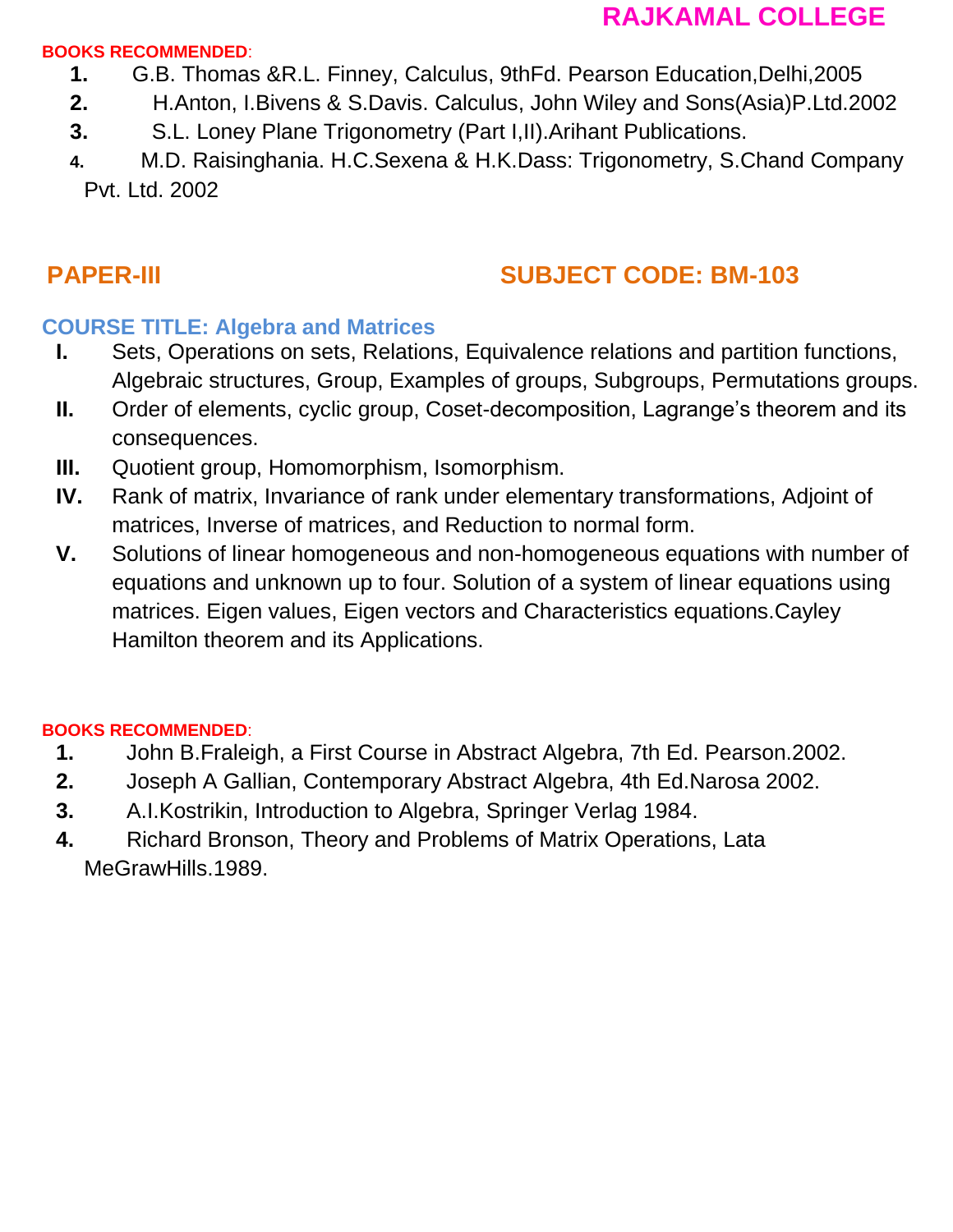# **RAJKAMAL SCIENCE & MANAGEMENT COLLEGE**

## **BAHADRABAD (HARIDWAR)**

# **PHYSICS SYLLABUS**

**For**

## **UNDER GRADUATE COURSES (B.Sc. Part-I) (Annual System)**

(*Applicable w.e.f. the Session 2019-2020)*



**Department of Physics**

**Sridev Suman Uttarakhand University Badshahithaul Tehri-**

**Garhwal – 249001**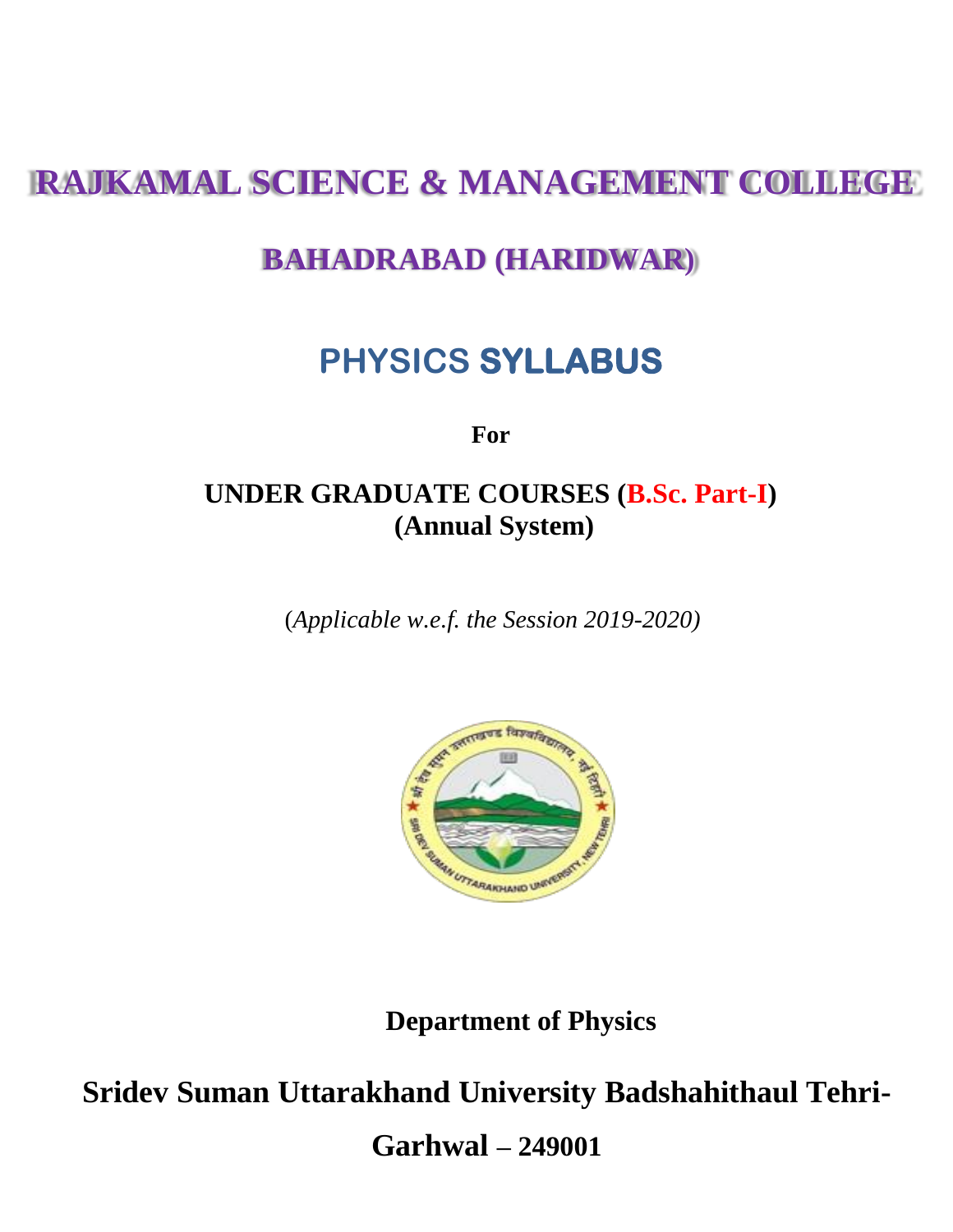## **B.Sc. Part -I PHYSICS**

## **PAPER-I: MECHANICS**

## **UNIT I: Laws of Motion and Conservation Laws**

Laws of Motion: Frames of reference, Inertial and Non-inertial frames of reference, Newton's Laws of motion, Dynamics of a system of particles, Centre of Mass, Motion of Centre of mass. Momentum and Energy: Conservation of momentum, Work and energy, Work energy principle, Conservative forces, Conservative force as the negative gradient of potential energy, Conservation of energy, System of variable mass-Motion of rockets.

## **UNIT II: Rotational Motion**

Angular velocity and angular momentum, Torque, Conservation of angular momentum, Equation of motion, Moment of inertia, Theorem of parallel and perpendicular axis, Moment of inertia of rod, rectangular lamina, ring, disc, solid sphere, spherical shell, Kinetic energy of rotation, Rolling along a slope.

## **UNIT III: Gravitation**

Newton's Law of Gravitation, Motion of a particle in a central force field (motion is in a plane, angular momentum is conserved, areal velocity is constant), Gravitational field, potential and potential energy, Gravitational potential and field intensity for spherical shell, Kepler's Laws of planetary motion, Satellite in circular orbit and applications, Geosynchronous orbits, Basic idea of global positioning system (GPS).

## **UNIT IV: Elasticity:**

Hooke's law- Stress-strain diagram, Elastic moduli-Relation between elastic constants, Poisson's Ratio, Expression for Poisson's ratio in terms of elastic constants, Work done in stretching a wire and work done in twisting a wire, Twisting couple on a cylinder, Determination of Rigidity modulus by static torsion, Torsional pendulum, Determination of Rigidity modulus and moment of inertia (Y, *η* and σ) by Searle's method.

## **UNIT V: Fluids:**

Surface Tension: Synclastic and anticlastic surface, Excess of pressure: Application to spherical and cylindrical drops and bubbles, Variation of surface tension with temperature - Jaegar's method. Viscosity: Viscosity - Rate flow of liquid in a capillary tube, Bernoulli's theorem, Poiseuille's formula, Determination of coefficient of viscosity of a liquid, Variations of viscosity of a liquid with temperature.

## **Reference Books:**

• University Physics. FW Sears, MW Zemansky and HD Young13/e, 1986. Addison-Wesley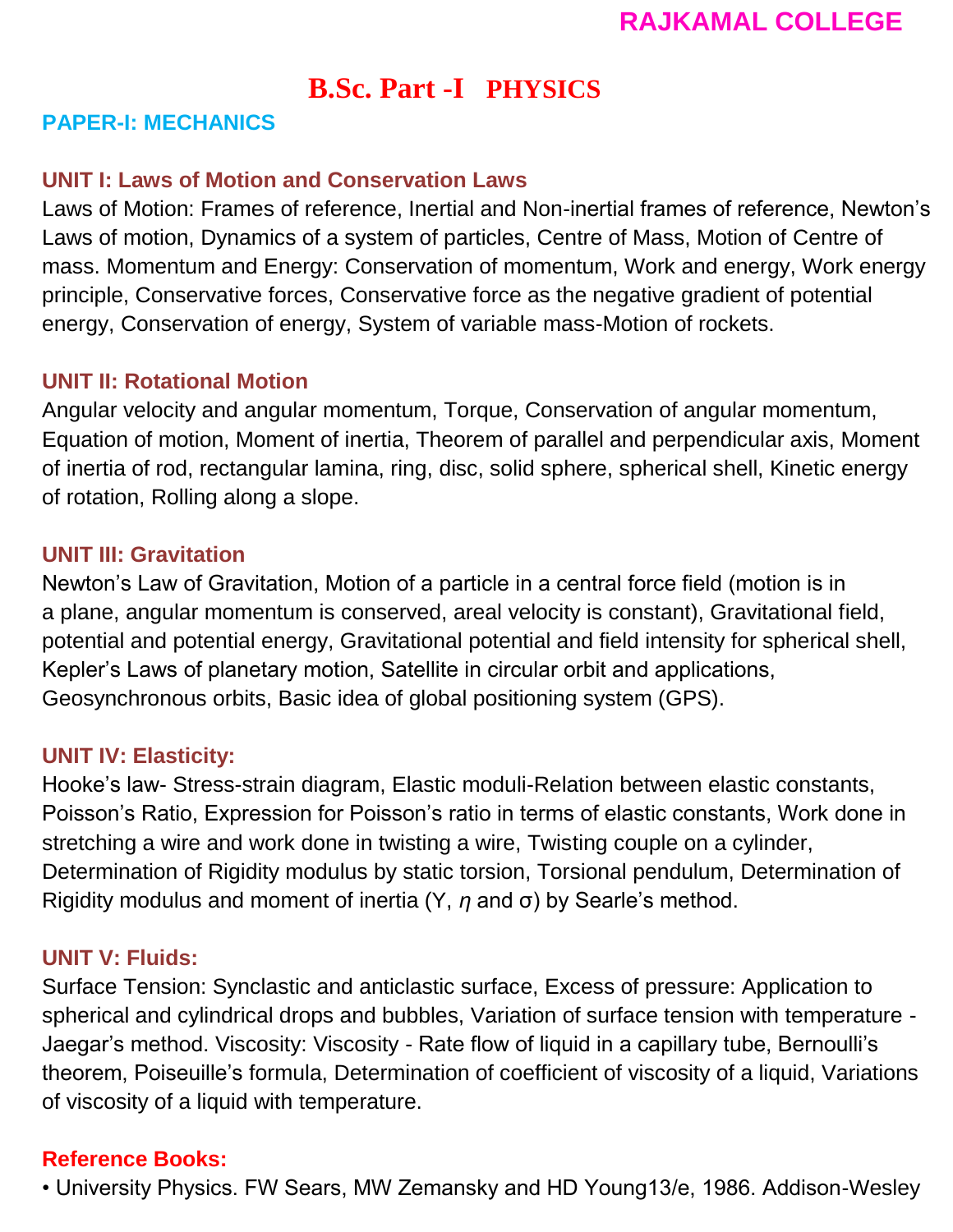- Mechanics Berkeley Physics course, vol1: Charles Kittel, et. al. 2007, Tata McGraw-Hill.
- Physics Resnick, Halliday & Walker 9/e, 2010, Wiley
- University Physics, Ronald Lane Reese, 2003, Thomson Brooks/Cole.
- Mechanics: D. S. Mathur and P. S. Hemne, S Chand Publications, 2014, New Delhi.
- Mechanics: J. C. Upadhyaya, Ram Prasad and Sons, Agra.
- Mechanics and General Properties of Matter: P. K. Chakrabarti, Books and Allied Pvt. Ltd.

## **PAPER-II: ELECTRICITY AND MAGNETISM**

## **UNIT I: Vector Field:**

Scalar and Vector field, Gradient, Divergence, Curl and their significance, Vector Integration, Line, surface and volume integrals of Vector fields, Gauss-divergence theorem and Stoke's theorem of vectors.

## **UNIT II: Electrostatics:**

Electrostatic Field, electric flux, Gauss's theorem of electrostatics, Applications of Gauss theorem- Electric field due to point charge, infinite line of charge, uniformly charged spherical shell and solid sphere, Electric field and potential as line integral of electric field, electric potential due to a point charge, electric dipole, uniformly charged spherical shell and solid sphere, Calculation of electric field from potential, Capacitance of an isolated spherical conductor, Parallel plate, spherical and cylindrical condenser, Energy per unit volume in electrostatic field, Dielectric medium, Polarization, Displacement vector, Parallel plate capacitor completely filled with dielectric.

## **UNIT III: Magnetostatics:**

Biot-Savart's law and its applications- straight conductor, circular coil, solenoid carrying current, Lorentz force, Divergence and curl of magnetic field, Magnetic vector potential, Ampere's circuital law, Magnetic properties of materials: Magnetic intensity, magnetic induction, permeability, magnetic susceptibility, Brief introduction of dia-, para- and ferromagnetic materials.

## **UNIT IV: Electromagnetic Induction and Alternating current:**

Field due to Helmholtz coil, solenoid and current loop, Faraday's laws of Electromagnetic induction, Lenz's law, self and mutual inductance, Self-inductance (L) of single coil, mutual inductance (M) of two coils, Energy stored in magnetic field, Alternating current, Alternating voltage across R-C, L-C, R-L and LCR circuits, condition of resonance.

## **UNIT V: Maxwell`s equations and Electromagnetic wave propagation:**

Equation of continuity of current, Displacement current, Maxwell's equations, Poynting vector, energy density in electromagnetic field, electromagnetic wave propagation through vacuum and isotropic dielectric medium, transverse nature of EM waves, polarization.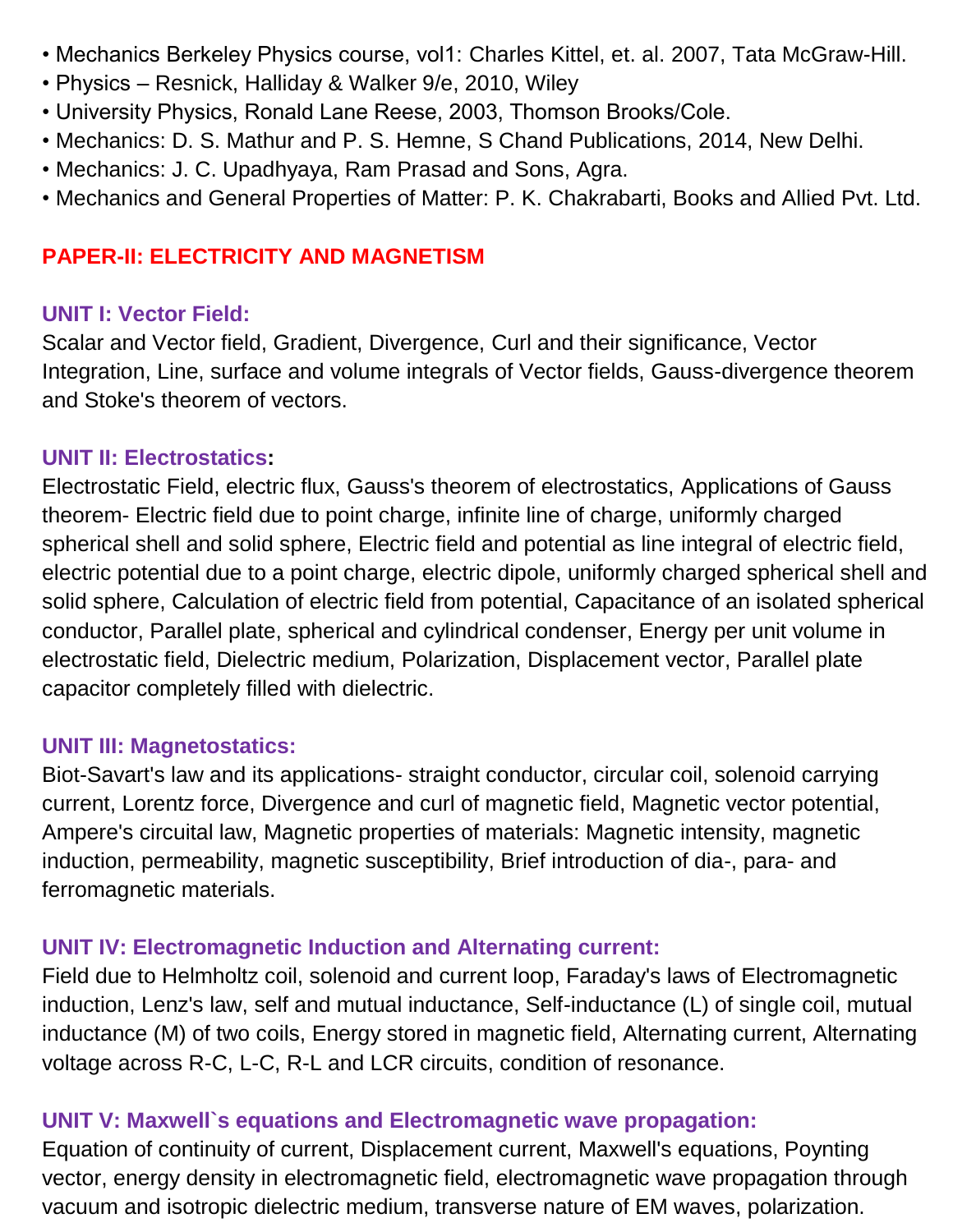## **Reference Books:**

- Electricity and Magnetism, Edward M. Purcell, 1986, McGraw-Hill Education.
- Electricity and Magnetism, J. H. Fewkes and J. Yarwood. Vol. I, 1991, Oxford Univ. Press.
- Electricity and Magnetism, D. C. Tayal, 1988, Himalaya Publishing House.
- University Physics, Ronald Lane Reese, 2003, Thomson Brooks/Cole.
- Introduction to Electrodynamics, D. J. Griffiths, 3rd Edn, 1998, Benjamin Cummings.
- Electricity and Magnetism, K. K. Tiwari, 3rd ed., 2007, S. Chand Publications.
- •Electricity and Magnetism, Brijlal and Subrahmanyam.
- •Electricity and Magnetism, C. J. Smith.
- •Principles of Electromagnetics, Matthew N. O. Sadiku, 2015, Oxford Univ. Press.
- Fundamentals of Electricity and Magnetism, D. N. Vasudeva.

## **PAPER-III: WAVES, OSCILLATIONS AND ACOUSTICS**

## **UNIT I: Wave Motion**

Characteristics, Differential equation of wave motion, Transverse waves on a string. Travelling and standing waves on a string. Normal modes of a string, Group velocity and phase velocity. Plane waves, spherical waves. Wave intensity. Fourier's theorem and its applications to square wave, saw tooth wave and triangular wave.

## **UNIT II: Simple Harmonic Motion:**

Simple harmonic motion, Differential equation of SHM and its solutions, Kinetic and Potential Energy, Total Energy and their time averages, Simple harmonic oscillations in mechanical and electrical systems. Superposition of Two Collinear Harmonic oscillations: Linearity and Superposition Principle, (1) Oscillations having equal frequencies and (2) Oscillations having different frequencies (Beats). Superposition of Two Perpendicular Harmonic Oscillations: Graphical and Analytical Methods, Lissajous Figures (1:1 and 1:2) and their uses.

## **UNIT III: Damped Harmonic Oscillations**

Damped harmonic oscillations, Differential equation of damped harmonic oscillations and its solutions, power dissipation in damped harmonic oscillator, relaxation time and quality factor, Electrically damped harmonic oscillator (LCR circuit).

## **UNIT IV: Forced Harmonic Oscillations**

Differential equation of Forced harmonic oscillations and its solutions, Forced harmonic oscillations in mechanical and electrical system, Transient and steady state behaviour, Resonance, Sharpness of resonance, Bandwidth, Energy dissipation, Quality factor of forced oscillator, Mechanical and electrical impedances.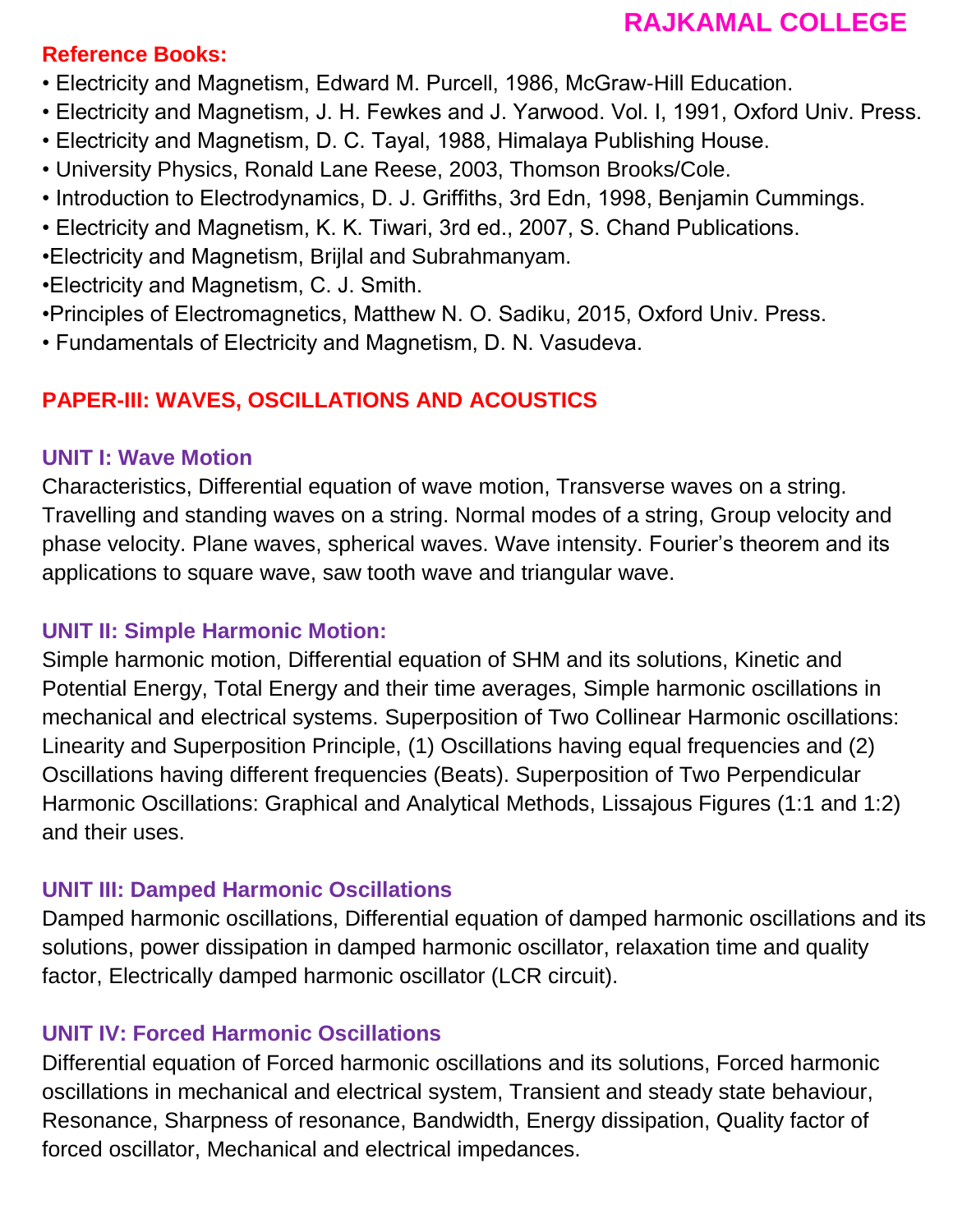## **UNIT V: Ultrasonics and Acoustics**

Sound: Intensity and loudness of sound - Decibels - Intensity levels - musical notes – musical scale. Ultrasonics: Generation of ultrasonic waves, their detection and applications, Piezo electric effect, quartz crystal. Acoustics of buildings: Reverberation and time of reverberation, Absorption coefficient, Sabine's formula- measurement of reverberation time, Acoustic aspects of halls and auditoria.

## **Reference Books:**

• Waves and Oscillations, Brijlal and Subrahmanyam, 2nd ed, 2018, Vikas Publishing House.

- The Physics of waves and oscillations, N. K. Bajaj, 2017, McGraw Hill Education.
- Acoustics Waves and Oscillations, S. K. Sen, 2nd ed. 1990, New Age Int. Pvt. Ltd.
- Waves and Oscillations, R. N. Chaudhuri, 2010, New Age Publishers.

• A Textbook of Oscillations, Waves and Oscillations, M. Ghosh, D. Bhattacharya, 2007, S. Chand Publications.

## **PRACTICAL LIST**

(Any Sixteen Experiments as per facilities in the Institution)

**1**. Measurements of length (or diameter) using vernier calipers, screw gauge, spherometer and

travelling microscope.

- **2.** To determine the Moment of Inertia of a Flywheel.
- **3.** To determine the Moment of Inertia of an irregular body by Inertia Table Flywheel.
- **4.** To determine the Young's Modulus of a Wire by Bending of Beam Method.
- **5.** To determine the Modulus of Rigidity of a Wire by Maxwell's needle.
- **6.** To determine the Modulus of Rigidity of a Wire by Barton's Apparatus (Vertical Pattern).

**7.** To determine the Modulus of Rigidity of a Wire by Barton's Apparatus (Horizontal Pattern).

- **8.** To determine g by Bar Pendulum.
- **9.** To determine g by Kater's Pendulum
- **10.** To determine the Elastic Constants of a Wire by Searle's method.
- **11.** To study the Motion of a Spring and calculate (a) Spring Constant (b) Value of g

**12.** To determine the Coefficient of Viscosity of water by Capillary Flow Method (Poiseuille's method).

**13.** To determine surface tension of liquid by Jaeger's method.

**14.** To use a Multimeter for measuring (a) Resistances, (b) AC and DC Voltages, (c) DC Current, and (d) checking electrical fuses.

- **15.** To compare capacitances using De' Sauty bridge.
- **16.** To study the Characteristics of a Series RC Circuit.
- **17.** To determine a Low Resistance by Carey Foster's Bridge.
- **18.** Conversion of galvanometer into voltmeter.